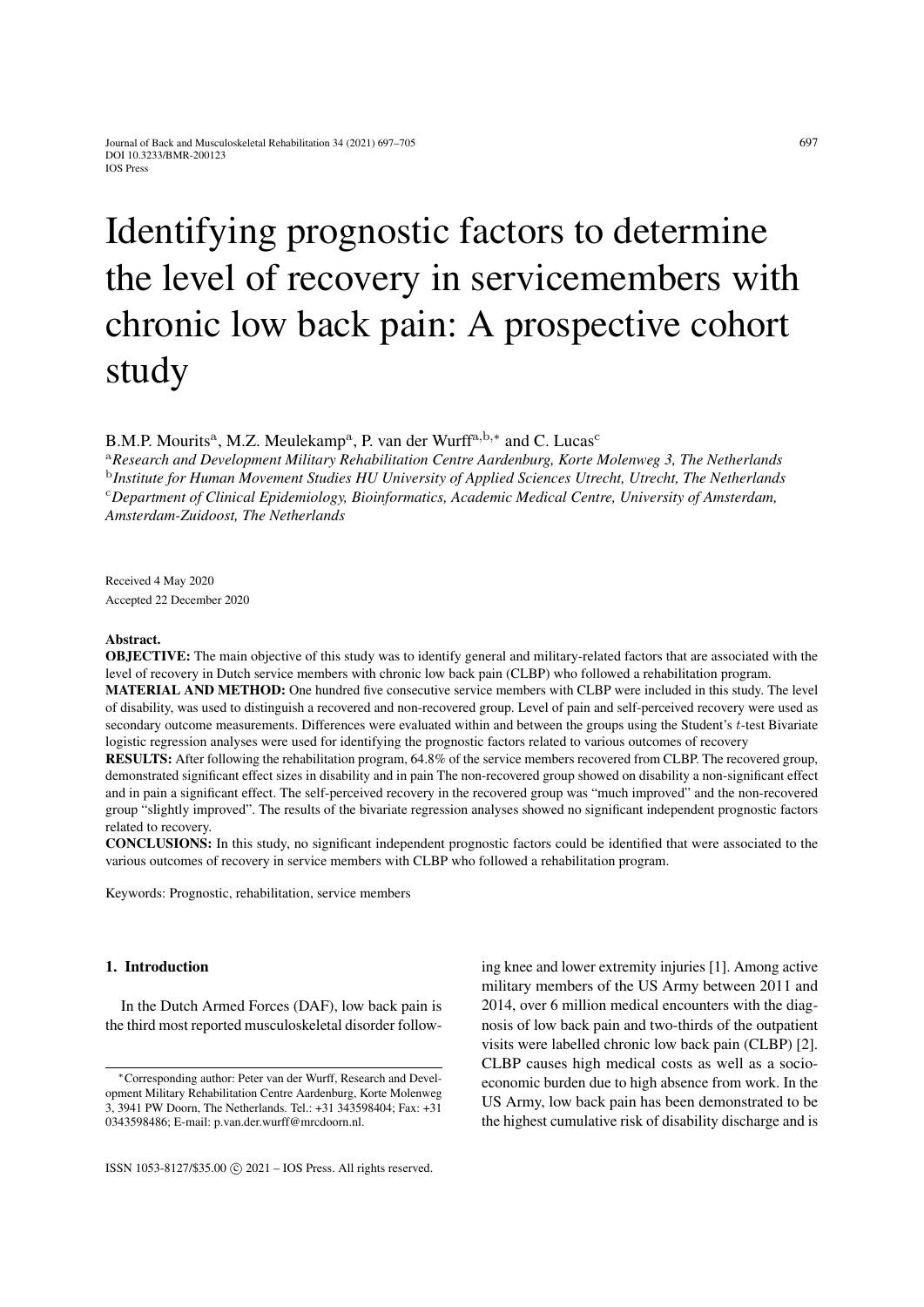a common reason for causing medical evacuation [\[3](#page-7-2)[,4\]](#page-7-3). For the DAF these figures are not available however, it is reasonable to believe that they are comparable with the situation in the US.

On that account, more and more research is being performed about the prognosis of CLBP to improve prevention as well as achieving to find more matching effective treatments. However, a recent systematic review shows that only limited evidence is available with regard to the prognosis for recovery and that the overall quality of the studies is low [\[5\]](#page-7-4). Also, a broad variety of prognostic variables have been found due to the high degree of heterogeneity in the CLBP population [\[6\]](#page-7-5). Thus, it is important to distinguish different subgroups within the CLBP population by identifying the associated prognostic factors for recovery which may improve intervention effectiveness [\[7\]](#page-7-6).

At present, limited research is available on the prognostic factors specific to service members with CLBP [\[8\]](#page-7-7). It is not clear which prognostic factors affect recovery from CLBP in service members following a multidisciplinary therapy program and whether this program frames matching treatment for this subgroup. It is plausible that more knowledge on matching treatment in the military rehabilitation setting might improve the effectiveness. This also might result in a higher level of recovery meeting military occupations that demands heavy physical tasks. The contribution of this study to the body of knowledge will be the military setting.

The objective of this study is to identify general and militaryrelated factors that might be associated with the level of recovery in DAF service members with CLBP who followed a rehabilitation program, as well as to evaluate whether military-related factors add to the general prognostic factors. Our hypothesis is that military related factors might be an addition to the general prognostic factors for predicting the recovery of CLBP in service members.

## 2. Material and method

## *2.1. Subjects and setting*

This prospective cohort study included consecutive servicemembers with CLBP who followed a multidisciplinary program at the Military Rehabilitation Centre (MRC) Doorn, the Netherlands, from September 2016 and November 2018. The servicemembers were referred by either a general practitioner of the military health centre at their unit or a medical specialist of the Central Military Hospital in Utrecht.

A participant was included in the study if the low back pain (with or without leg pain) was non-specific fora duration of more than 3 months and the individual was in active duty with the DAF. Before the start of treatment, CLBP was diagnosed in a triage setting at the MRC by a rehabilitation physician, manual therapist and a psychologist. Patients were excluded from this study in cases of manifestation of neurological or rheumatological problems, stenosis complaints, multiple diseases pregnancy, psychiatric or primary psychological problems, as stated in DSM V and drugs and/or alcohol abuse.

The multidisciplinary rehabilitation program consisted of a 12 weeks treatment period, 3 days per week and included the following elements: physical therapy (2 times 30 minutes per week), occupational therapy (1 time 30 minutes per week), sports therapy (3 times 60 minutes per week), social work (1 time 30 minutes per 2 weeks), psychology (1 time 60 minutes per 2 weeks) and vocational therapy (2 times 30 minutes per week). All therapists used a biopsychosocial treatment approach, in which a time-focused, gradual increase of activity was the main focus/option. Whereas, physical therapy and sports trainers focused on gradual increasing physical activity in the domain of daily activities, sports and military skills. The content of occupational and vocational therapy was aimed on posture and/or movement advice and also how to handle physical boundaries in daily life and work situations. The psychosocial factors that influenced the CLBP, such as anxiety, work problems or somatization, were handled by the social worker and psychologist. At the end of the rehabilitation program, further build-up of physical capacity for duty was advised, either independent at their unit or under supervision of coaches at the MRC. All participants provided written informed consent. The Central Commission Medical Research (CCMO) confirmed that this study did not require ethical approval because the protocol was 'Care As Usual' (CAU). The Dutch Defence Health Organization also approved this study (DGO170616006).

#### *2.2. Prognostic variables*

As stated in other literature, the prognostic factors for this study related to biopsychosocial factors that are associated with CLBP and are distinguished in general and military-related factors (Table [1\)](#page-2-0) [\[9\]](#page-7-8).

The general factors were derived from recent studies that showed a prognostic value on recovery from CLBP [\[10\]](#page-7-9). The military-related factors were based on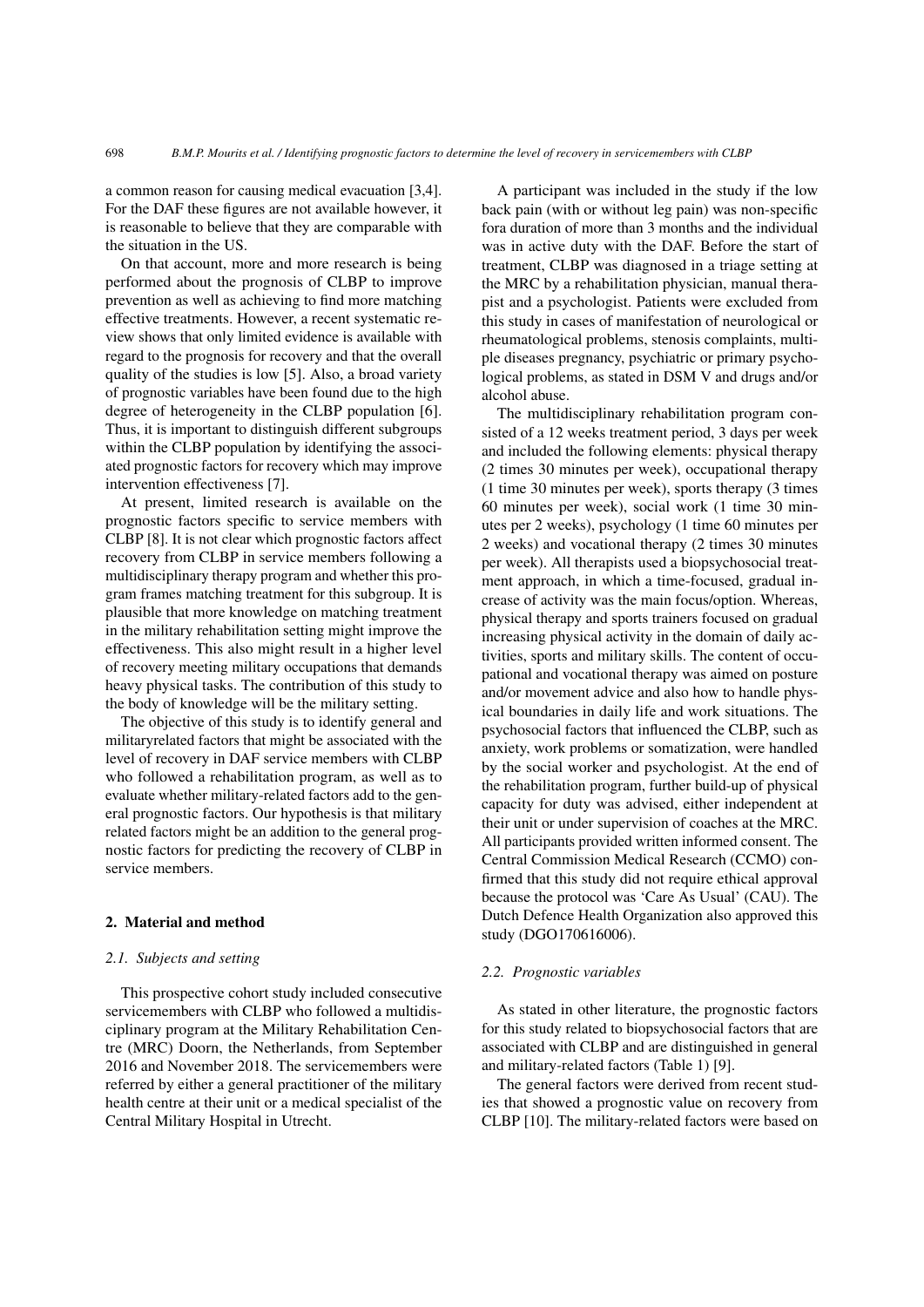<span id="page-2-0"></span>

| General factors              | Measurement properties                                                                                                                            |
|------------------------------|---------------------------------------------------------------------------------------------------------------------------------------------------|
| Self-efficacy                | Pain Self Efficacy Questionnaire (PSEQ) shows the confidence in the ability to perform tasks despite the                                          |
|                              | pain. Scores range from 0 to 60, whereas higher scores reflect stronger self-efficacy beliefs [11].                                               |
| Psychological distress       | Symptom CheckList-90-R (SCL-90-R). A 90-item self-report symptom inventory that measures psychologi-                                              |
| - total score                | cal symptoms and psychological distress, the SCL-90-R has nine symptom dimensions: anxiety, agoraphobia,                                          |
| - anxiety symptoms           | depression, somatization, insufficiency, sensitivity, hostility and insomnia. Each of the 90 items is rated on a                                  |
| - depression symptoms        | five-point Likert scale, ranging from 'not at all' to 'extremely' [12].                                                                           |
| - somatisation symptoms      |                                                                                                                                                   |
|                              |                                                                                                                                                   |
| Level of disability          | Roland Morris Disability Questionnaire (RMDQ) consists of 24 items representing physical activities that                                          |
|                              | are likely to be affected by low back pain. Range of score is 0 to 24, where a higher score means more<br>disability [13].                        |
| Level of pain                | Numeric Pain Rating Scale (NPRS). An 11-point scale that measures pain intensity, where ' $0' =$ no pain and<br>$10'$ = worst possible pain [14]. |
| Military-related factors     |                                                                                                                                                   |
| Basic military physical test | The basic military physical test (DCP) consists of three elements: a 12-minute run, push-ups and sit-ups. The                                     |
|                              | ability to complete the test was measured dichotomously (positive/negative).                                                                      |
| Cluster level                | Reflects the physical requirements of military functions, ranging from cluster 1 'administrative work' to                                         |
|                              | cluster 6 'high physical work'. Measured dichotomously ('cluster $1-3$ ' and 'cluster $4-6$ ').                                                   |
| Duration of military service | Measures how long the participant has worked in the DAF and is measured dichotomously $(0-10 \text{ years})$ and                                  |
|                              | $'10$ > years').                                                                                                                                  |
|                              |                                                                                                                                                   |

Table 1 Prognostic variables

our clinical experience and relevant for the military population. These military factors represent particularly physical elements of military duty. The factors qualify the level of the basic physical condition of a service member, the level of physical requirements of the military function and the duration of military service which reflects the heavy workload capacity in years of the service member.

At the MRC, the general factors were extracted from validated and reliable questionnaires before the start of treatment and in addition, the military-related factors have been measured by a questionnaire at baseline.

## *2.3. Outcome measures*

The primary outcome measure was the level of functional disability measured by the RMDQ. A decrease of > 30% between baseline and follow-up measurement was adopted as a cut-off point for the classification of recovered and non-recovered [\[13\]](#page-7-12). Functional disability as primary outcome was chosen because increasing activity and reducing disability are the main objectives of the rehabilitation program and because functional disability is one of the most relevant core outcome domains in CLB [\[15](#page-8-1)[,16\]](#page-8-2). Based on clinical experience, the study population has on average a low baseline score resulting in the use of a relative score as the criterion instead of an absolute score.

The secondary outcome measurements were level of pain and self-perceived recovery, respectively measured with the Verbal Rating Score (VRS) and the Global Perceived Effect Questionnaire (GPE) [\[16](#page-8-2)[,17\]](#page-8-3). At baseline and follow-up, the VRS was recorded after a 1 km run at a comfortable speed. Two sports trainers with a mean experience of 12 years executed this test and obtained beforehand consensus about the performance of the test. The VRS is the verbal equivalent of the NPRS [\[17\]](#page-8-3). The classification of recovery after the MRC rehabilitation program was set at a decrease of  $\geq 30\%$  of the VRS [\[14\]](#page-8-0). The GPE, a 7-point transition scale that reflects the patient's perception of recovery, was completed by the participant at follow-up where 'clinically improved' was scored as category 1 (fully recovered) or category 2 (much improved). The remaining categories were considered 'unchanged' in level of recovery [\[18\]](#page-8-4).

## *2.4. Statistical analysis*

The sample size choice was based on the COSMIN guidelines box F "hypothesis testing" arguing that a sample size of  $\geq 100$  per analysis is excellent [\[19\]](#page-8-5). To describe the characteristics and prognostic factors of the participants at baseline, means and standard deviations (continuous variables) as well as counts and frequencies (categorical variables) were calculated in the recovered and non-recovered group. To evaluate any demographic differences between the two groups, corresponding p-values were calculated with the Student's t-test, Chi-square test or Fisher exact test, according to the measurement level.

All outcome measurements, at baseline and followup were used to calculate the number and percent-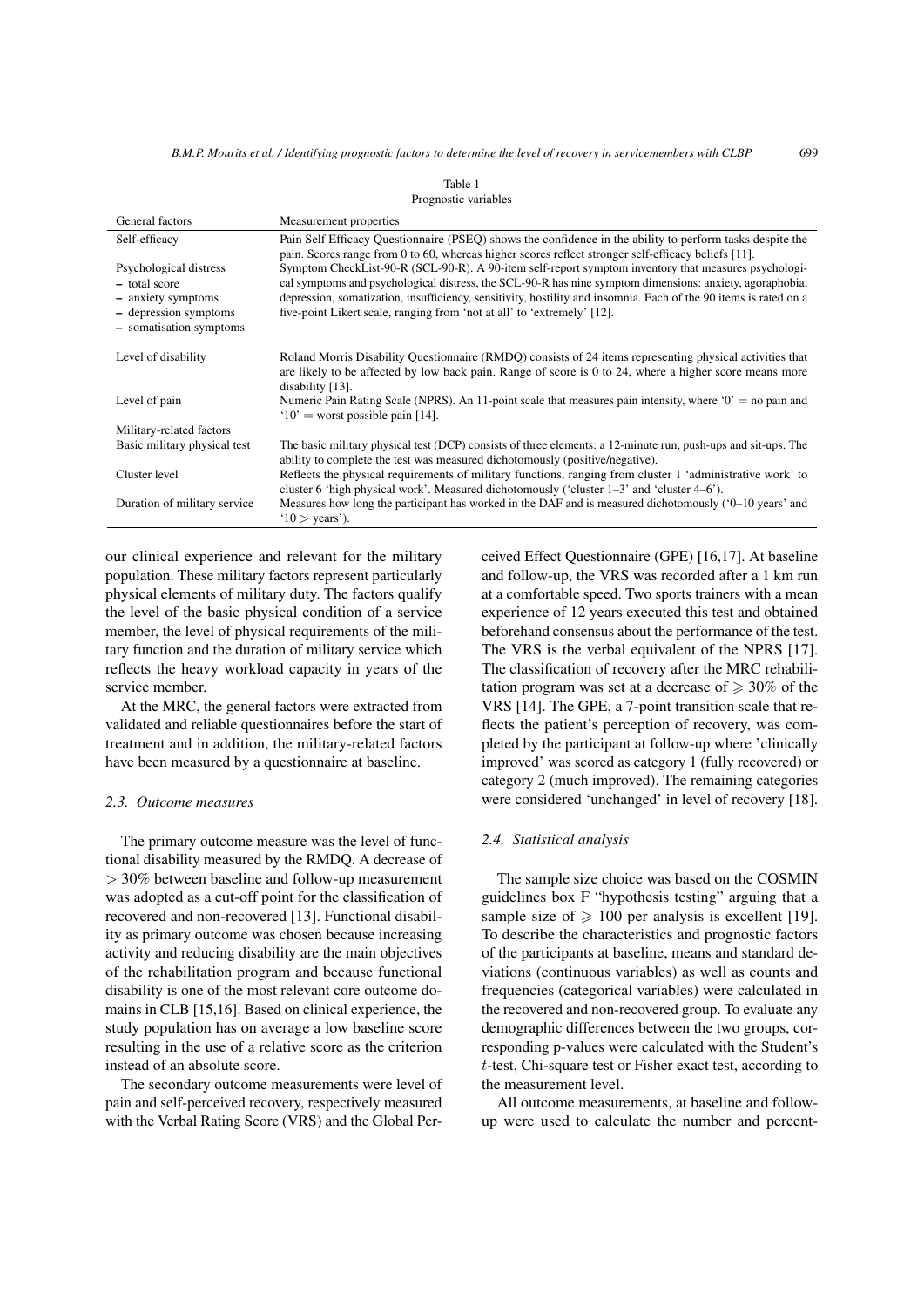| prognostic variables at baseline between recovered and non-recovered group |                           |                               |            |
|----------------------------------------------------------------------------|---------------------------|-------------------------------|------------|
| Characteristics                                                            | Recovered group<br>$N=68$ | Non-recovered group<br>$N=37$ | $P$ -value |
| Age (years, $\bar{x} \pm$ )                                                | 35.26 (10.49)             | 35.59 (11.01)                 | 0.880#     |
| Male $(n \%)$                                                              | 65 (95.60)                | 32 (86.49)                    | $0.126$ \$ |
| Residency $(n \%)$                                                         |                           |                               |            |
| Clinical                                                                   | 26 (38.24)                | 19 (51.35)                    |            |
| Outpatient                                                                 | 42 (61.76)                | 18 (48.65)                    | $0.22$ \$  |
| Period treatment (weeks, $\bar{x} \pm$ )                                   | 10.38(2.59)               | 9.97(1.76)                    | 0.392#     |
| Body weight (kg, $\bar{x} \pm$ )                                           | 90.60 (13.44)             | 85.36 (13.30)                 | 0.062#     |
| Smoking (yes, $n \%$ )                                                     | 26 (38,24)                | 10(27,03)                     | $0.287$ \$ |
| Partner (yes, $n \%$ )                                                     | 57 (83,82)                | 30(81,08)                     | $0.789$ \$ |
| Sport $(n \%)$                                                             |                           |                               |            |
| Military sport                                                             | 6(8.82)                   | 7(18.92)                      | $0.186*$   |
| Fitness                                                                    | 22 (32.35)                | 14 (37.84)                    |            |
| <b>Ball</b> sport                                                          | 4 (5.88)                  | 1(2.70)                       |            |
| <b>Biking</b>                                                              | 11 (16.18)                | 1(2.70)                       |            |
| Running                                                                    | 11 (16.18)                | 4(10.81)                      |            |
| Other                                                                      | 8 (11.77)                 | 8 (21,62)                     |            |
| No sports                                                                  | 6(8.82)                   | 2 (5.41)                      |            |
| Military service $(n \%)$                                                  |                           |                               |            |
| Army                                                                       | 35 (51.47)                | 21 (56.76)                    | $0.420*$   |
| Air force                                                                  | 13 (19.12)                | 7(18.92)                      |            |
| Navy                                                                       | 12(17.65)                 | 2(5.40)                       |            |
| Military police                                                            | 8 (11.76)                 | 7(18.92)                      |            |
| Other complaints (yes, $n \%$ )                                            | 24 (35.29)                | 18 (48.65)                    | $0.214$ \$ |
| Work reduction (yes, $n \%$ )                                              | 16(23.53)                 | 11(29.73)                     | $0.642$ \$ |
| Previous treatment (yes, $n \%$ )                                          | 43 (63.24)                | 28 (75.68)                    | $0.275$ \$ |
| Prognostic variables                                                       |                           |                               |            |
| Specific military-related factors                                          |                           |                               |            |
| Ability to execute DCP (yes, $n \%$ )                                      | 31 (45.59)                | 18 (48.65)                    |            |
| Cluster level $(n \%)$                                                     |                           |                               |            |
| 1–3: mild physical work                                                    | 44 (64.71)                | 25 (67.57)                    |            |
| 4–6: intensive physical work                                               | 20 (29.41)                | 9(24.32)                      |            |
| Duration of military service $(n \%)$                                      |                           |                               |            |
| $< 10$ years                                                               | 24 (35.29)                | 16 (43.24)                    |            |
| $> 10$ years                                                               | 44 (64.71)                | 21 (56.76)                    |            |
| General factors                                                            |                           |                               |            |
| Self-efficacy (PSEQ, $\bar{x} \pm$ )                                       | 43.30 (10.41)             | 39.63 (12.19)                 |            |
| Psychological distress (SCL-90-R, m range)                                 |                           |                               |            |
| Total score                                                                | 117 (94-256)              | 119 (89-220)                  |            |
| Anxiety symptoms                                                           | $12(9-25)$                | $12(10-26)$                   |            |
| Depression symptoms                                                        | $19(16-50)$               | $19.5(15-49)$                 |            |
| Somatisation symptoms                                                      | $20(14-41)$               | $20.5(12-36)$                 |            |
| Level of disability (RMDQ, m range)                                        | $9(1-19)$                 | $9(2-20)$                     |            |
| Level of pain (NPRS, m range)                                              | $7(0-10)$                 | $7(3-9)$                      |            |

<span id="page-3-0"></span>Table 2 Demographic characteristics and prognostic variables at baseline between recovered and non-recovered group

DCP, Defence Condition Proof; m, median; n, sample size; NPRS, Numeric Pain Rating Score; PSEQ, Pain Self Efficacy Questionnaire; RMDQ, Roland Morris Disability Questionnaire; SCL-90, Symptom Check List; \*, chi-square test;  $\bar{x}$  mean;  $\pm$ , standard deviation; %, percentage; #, unpaired t-test; \$, Fisher exact test.

ages of recovered and non-recovered participants in the two groups. Also, the group means including the standard deviation were evaluated with corresponding effect sizes and p-values within the group and between the recovered and non-recovered group based on the primary outcome measurement using the Student's ttest or Mann-Whitney U test. To evaluate the magnitude of prognostic factors, bivariate logistic regression analyses were performed on the primary and secondary outcome variables from which odds ratios (ORs) and 95% confidence intervals (CIs) were calculated. All analyses were performed using R software version 3.2.3 (R Foundation for Statistical Computing, Vienna, Austria).

# 3. Results

Between September 2016 and November 2018, a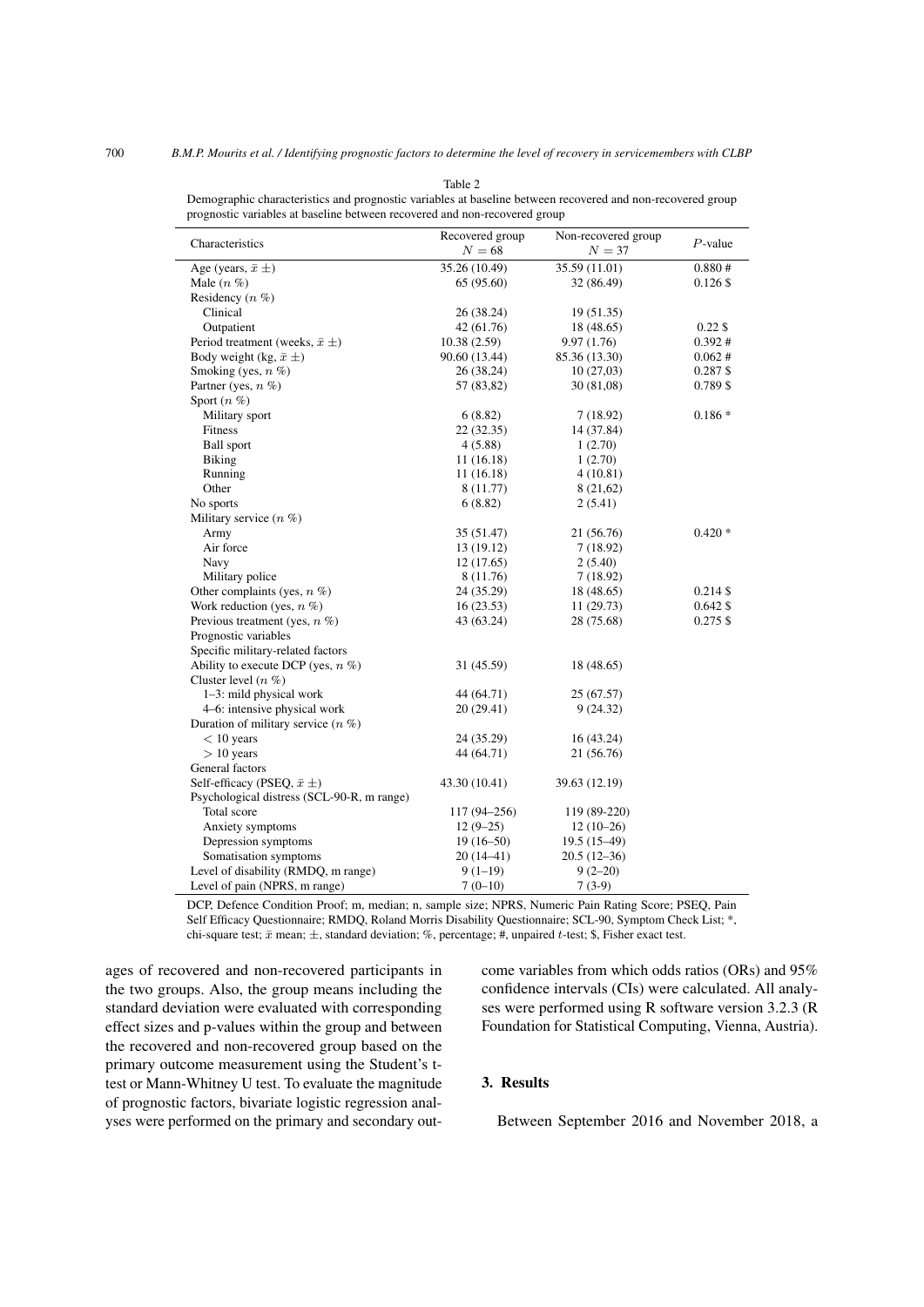

<span id="page-4-0"></span>Fig. 1. Flowchart of study population.

total of 278 patients were screened in the triage setting at the rehabilitation intake (Fig. [1\)](#page-4-0). Of the 116 included patients with CLBP, 105 participants completed the multidisciplinary program and their data were used for the analysis. The descriptive statistics and baseline measurement of prognostic factors are presented in Table [2.](#page-3-0) No significant differences between the two groups on patient characteristics were obtained. For efficiency and reliability of estimates, multiple imputations chained equations (MICE) was performed for missing data (4,1%). The outcome variables level of pain and self-perceived recovery have the highest percentage of missing data, however they are missing completely at random (MCAR) or missing at random (MAR).

## *3.1. Primary and secondary outcomes*

The mean of the primary outcome measure at baseline is lower in the non-recovered group and the degree of pain is higher compared with the recovered group; however the differences are not significant (Table [3\)](#page-5-0). The effect size within the recovered group on the level of disability is  $-6.72$  (CI:  $-7.57$ – $-5.87$ ) with a significant p-value of < 0.0001. Within the non-recovered group, the effect size is  $-0.49$  (CI:  $-1.27$ – $-0.29$ ) with a p-value of 0.2143. The difference in change score between the two groups is significant (*p*-value  $< 0.0001$ ). For the degree of pain, the effect size for the recovered group is  $-2.58$  (CI:  $-3.17-1.98$ ) with a *p*-value of < 0.0001, whereas the non-recovered group also shows a significant effect size of  $-0.94$  (CI:  $-1.62$ – $-0.25$ ) with a p-value of 0.009. Nevertheless, it results in a significant p-value between the mean change scores of the two groups ( $p$ -value 0.0008). The self-perceived recovery in the recovered group is on average "much improved" and in the non-recovered group "slightly improved".

## *3.2. Prognostic factors*

The results of the bivariate logistic regression analysis performed on the primary outcome shows that in servicemembers with CLBP no independent prognostic factors on recovery in functional disability can be identified (Table [4\)](#page-6-0). An identical finding is derived from the bivariate logistic regression on the classification of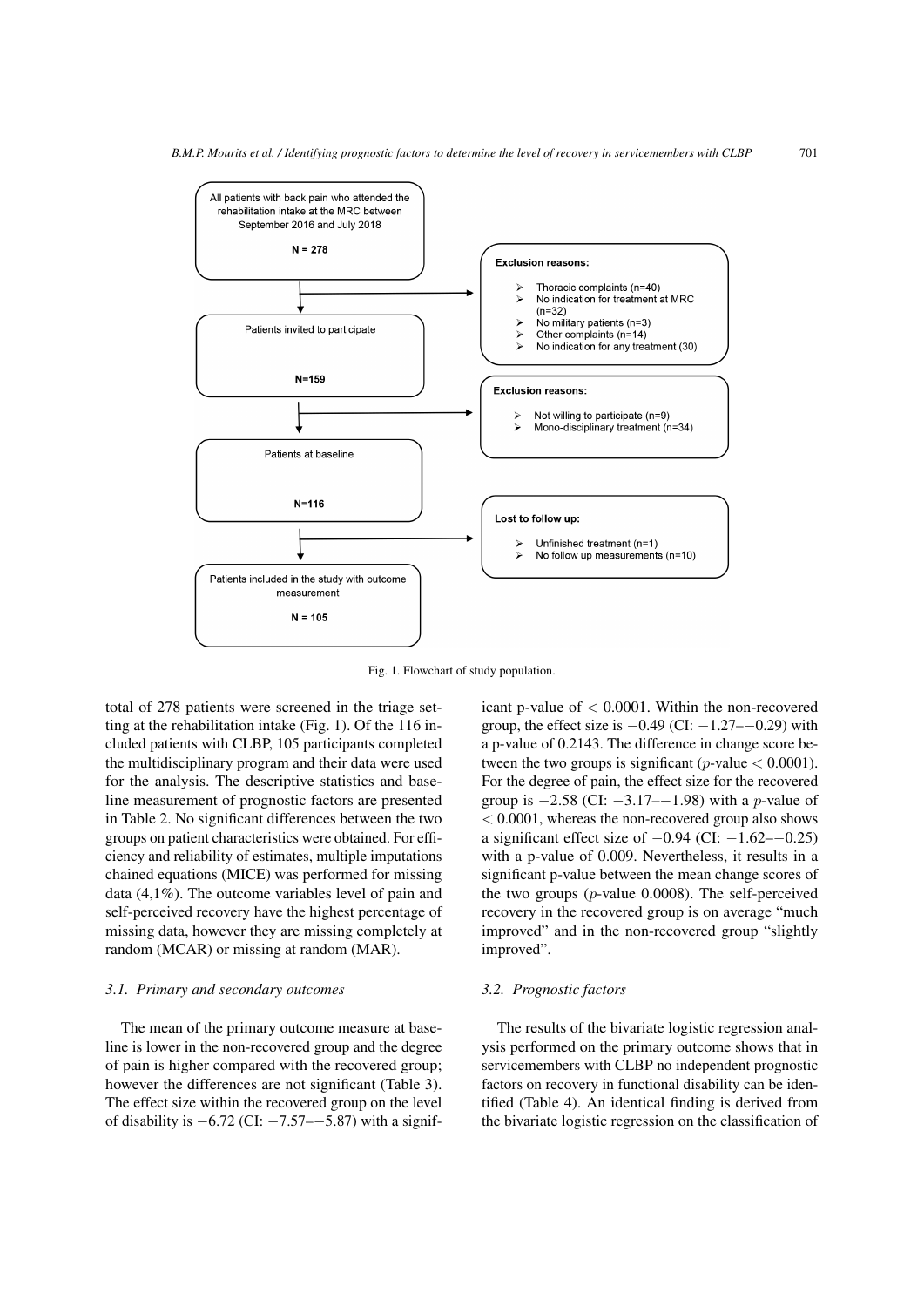Table 3

<span id="page-5-0"></span>

|                                                                                  |                    | Outcome measurements recovered and non-recovered patients |                               |                                |  |  |
|----------------------------------------------------------------------------------|--------------------|-----------------------------------------------------------|-------------------------------|--------------------------------|--|--|
|                                                                                  |                    | Recovered group<br>$(n\%$                                 | Non-recovered group<br>$(n\%$ | Missing data<br>$(n \%)$       |  |  |
| Level of disability (RMDO)                                                       |                    | 68 (64.77)                                                |                               | 0(0)                           |  |  |
| Level of pain (NPRS)                                                             |                    | 30(28.57)<br>54 (51.43)                                   |                               | 21(20)                         |  |  |
| Perceived recovery (GPE)                                                         |                    | 48 (45.71)                                                | 31 (29.52)                    | 26 (24.76)                     |  |  |
| Baseline and follow-up outcome measurements in recovered and non-recovered group |                    |                                                           |                               |                                |  |  |
|                                                                                  |                    |                                                           |                               |                                |  |  |
|                                                                                  | Baseline $N = 105$ |                                                           |                               | 9–12 weeks follow-up $N = 105$ |  |  |
|                                                                                  | $\bar{x}(\pm)$     |                                                           |                               | $\bar{x}(\pm)$                 |  |  |
|                                                                                  | Recovered group    | Non-recovered group                                       | Recovered group               | Non-recovered group            |  |  |
|                                                                                  | $N = 68$           | $N=37$                                                    | $N=68$                        | $N=37$                         |  |  |
| Level of disability (RMDQ)                                                       | 9.84(4.31)         | 9.32(5.13)                                                | 3.12(2.58)                    | 8.84(4.15)                     |  |  |
| Level of pain (NPRS)                                                             | 4.28(2.36)         | 4.86(2.76)                                                | 1.84(2.08)                    | 3.97(2.65)                     |  |  |
| Perceived recovery (GPE)                                                         |                    |                                                           | 2.21(0.50)                    | 2.96(0.74)                     |  |  |

GPE, Global Perceived Effect; n, sample size; NPRS, Numeric Pain Rating Score; RMDQ, Roland Morris Disability Questionnaire; SCL-90, Symptom Check List; %, percentage;  $\bar{x}$  mean;  $\pm$ , standard deviation.

recovery in pain and in self-perceived recovery in back complaints (Table [4\)](#page-6-0). The OR's of almost all prognostic variables are not consistent  $< 1$  or  $> 1$  per outcome measurement, except for the variable level of pain. With all outcome measurements, the OR of level of pain is consistent < 1.

# 4. Discussion

The objective of this study was to identify general and military-related factors associated with the level of recovery in service members with CLBP who have followed a rehabilitation program, as well as to investigate whether military-related factors add to the general prognostic factors.

The result of this study shows no significant independent prognostic factors that determine the level of recovery from CLBP despite the more homogeneous population of service members. The explanation could be that the degree of homogeneity within the military group with CLBP is still too low, which prevents identification of a subgroup with equal prognosis. Also, in the general CLBP population, it is challenging to find strong independent prognostic factors due to a high degree of heterogeneity, as well as various outcomes and interventions and use of low methodological quality studies [\[5](#page-7-4)[,20\]](#page-8-6).

In this study, level of disability is used as a prognostic factor and primary outcome measurement, both measured with the RMDQ. Due to the use of a relative score as criterion for recovery, it is common that an association occurs with the baseline score as prognostic factor. This is because participants with a high baseline score have to decrease a larger number of points to recover compared to participants with a low baseline score. This association is also seen in a study by Verkerk [\[9\]](#page-7-8)., where a higher disability at baseline is a significant prognostic factor for > 30% improvement in recovery (Quebec Back Pain Disability Scale).This leads to the conclusion that further research should either use an absolute score as criterion for recovery or use a different outcome measurement, for example "return to work", with respect to the prognostic factor.

An association between psychosocial factors and level of recovery is not detected by this study, however, reported in a systematic review, reasonable evidence indicates symptoms of distress, depression and somatization as prognostic factors [\[21\]](#page-8-7). Regrettably, there is still a lack of knowledge about the mechanism that influences the relationship between symptoms of depression and CLBP. It is unclear which of the problems causes the other, but if both exist, there is an impact on the prognosis [\[22\]](#page-8-8). Therefore, addressing symptoms of depression in the treatment might have a positive effect on the level of recovery from CLBP. Other studies show that a lower self-efficacy at baseline increases the risk of non-recovery from CLBP [\[23](#page-8-9)[–26\]](#page-8-10). This can result in modifying the content of the rehabilitation program which could put more emphasis on increasing self-efficacy for the purpose of reducing disability. However, as is mentioned in a systematic review by Tseli et al, treatment should not only target negative psychological factors, but also increase focus on positive protective factors which are associated with a better prognosis [\[27\]](#page-8-11).

By lack of identifying significant prognostic factors in this study, a multivariate analysis for building a prediction model was not conducted. The sample size of this study is probably too small to detect significance.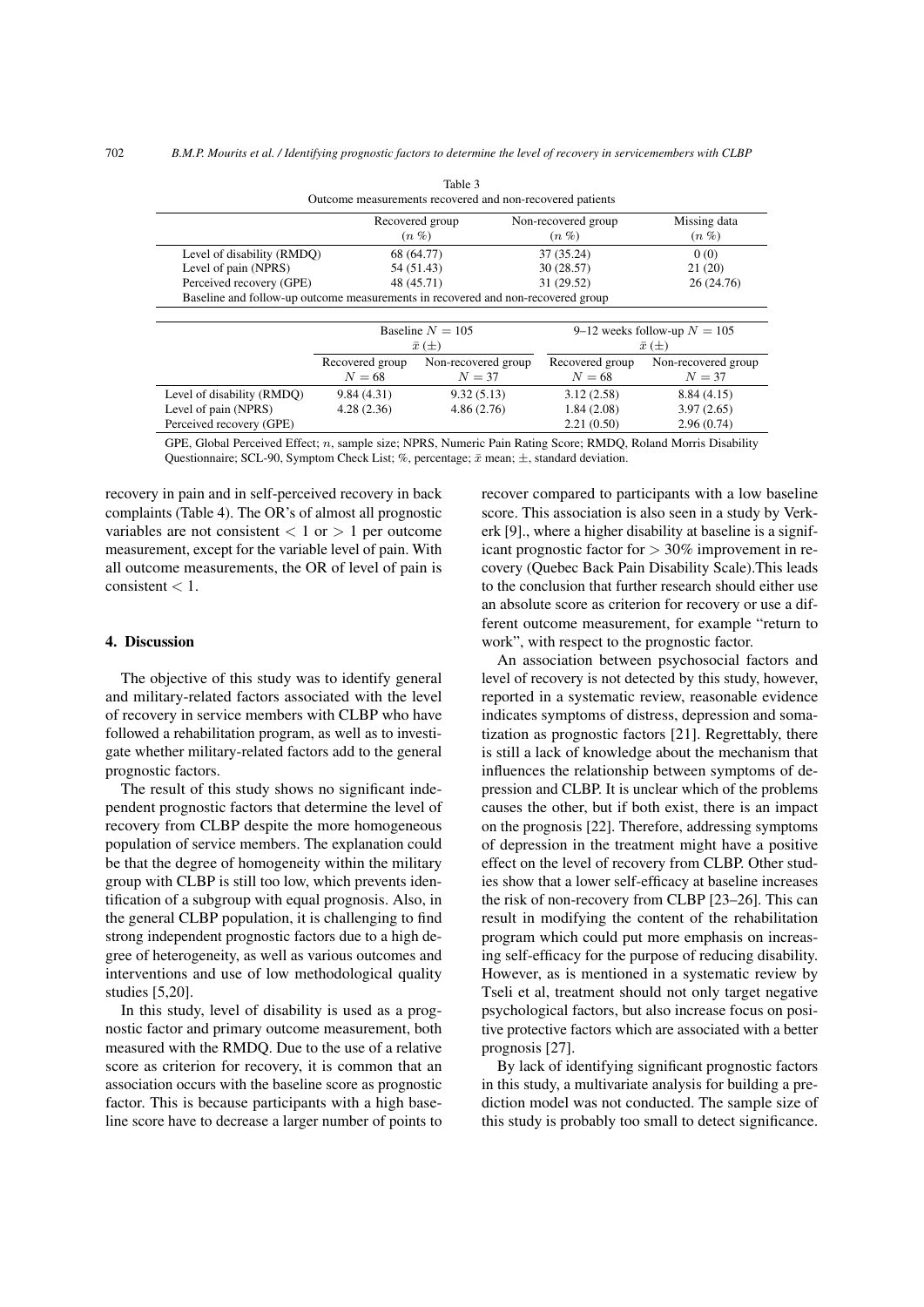<span id="page-6-0"></span>

|                                                                               | Bryanace rogroup regression anaryses |            |
|-------------------------------------------------------------------------------|--------------------------------------|------------|
|                                                                               | OR (95% CI)                          | $P$ -value |
| Bivariate logistic regression analysis on primary outcome measurement (RMDQ)  |                                      |            |
| Ability to execute DCP                                                        | $1.13(0.50-2.55)$                    | 0.765      |
| Cluster level                                                                 | $0.72(0.31-1.64)$                    | 0.425      |
| Duration of military service                                                  | $0.79(0.31 - 2.03)$                  | 0.623      |
| Self-efficacy (PSEQ)                                                          | $1.03(0.99 - 1.07)$                  | 0.134      |
| Psychological distress (SCL-90-R)                                             |                                      |            |
| Total score                                                                   | $0.997(0.98 - 1.01)$                 | 0.705      |
| Anxiety symptoms                                                              | $0.96(0.87-1.07)$                    | 0.506      |
| Depression symptoms                                                           | $1.00(0.95-1.06)$                    | 0.967      |
| Somatisation symptoms                                                         | $0.98(0.91-1.06)$                    | 0.597      |
| Level of disability (RMDQ)                                                    | $1.02(0.93 - 1.11)$                  | 0.689      |
| Level of pain (NPRS)                                                          | $0.94(0.76 - 1.17)$                  | 0.608      |
| Bivariate logistic regression analysis on secondary outcome measurement (NRS) |                                      |            |
| Ability to execute DCP                                                        | $0.67(0.27-1.67)$                    | 0.382      |
| Cluster level                                                                 | $0.77(0.31-1.94)$                    | 0.573      |
| Duration of military service                                                  | $0.61(0.21-1.74)$                    | 0.352      |
| Self-efficacy (PSEQ)                                                          | $0.99(0.95-1.04)$                    | 0.648      |
| Psychological distress (SCL-90-R)                                             |                                      |            |
| Total score                                                                   | $1.01(0.99 - 1.03)$                  | 0.199      |
| Anxiety symptoms                                                              | $1.10(0.95-1.26)$                    | 0.186      |
| Depression symptoms                                                           | $1.04(0.97-1.13)$                    | 0.239      |
| Somatisation symptoms                                                         | $1.02(0.93 - 1.12)$                  | 0.643      |
| Level of disability (RMDQ)                                                    | $1.01$ 90.92-1.12)                   | 0.820      |
| Level of pain (NPRS)                                                          | $0.93(0.70-1.24)$                    | 0.637      |
| Bivariate logistic regression analysis on secondary outcome measurement (GPE) |                                      |            |
| Ability to execute DCP                                                        | $0.94(0.37-2.35)$                    | 0.889      |
| Cluster level                                                                 | $1.15(0.43 - 3.05)$                  | 0.773      |
| Duration of military service                                                  | $1.05(0.36 - 3.04)$                  | 0.931      |
| Self-efficacy (PSEQ)                                                          | $1.02(0.98 - 1.07)$                  | 0.321      |
| Psychological distress (SCL-90-R):                                            |                                      |            |
| Total score                                                                   | $0.99(0.98 - 1.01)$                  | 0.936      |
| Anxiety symptoms                                                              | $1.04(0.92 - 1.18)$                  | 0.512      |
| Depression symptoms                                                           | $1.00(0.94 - 1.08)$                  | 0.894      |
| Somatisation symptoms                                                         | $0.97(0.87 - 1.07)$                  | 0.501      |
| Level of disability (RMDQ)                                                    | $0.98(0.89 - 1.08)$                  | 0.761      |
| Level of pain (NPRS)                                                          | $0.87(0.68 - 1.11)$                  | 0.257      |

Table 4 Bivariate logistic regression analyses

CI, confidence interval; DCP, Defence Condition Proof; GPE, Global Perceived Effect; m, median; n, sample size; NPRS, Numeric Pain Rating Score; OR, Odds Ratio; PSEQ, Pain Self Efficacy Questionnaire; RMDQ, Roland Morris Disability Questionnaire; SCL-90, Symptom Check List.

For further research, the study results can be used for a power analysis to calculate an appropriate sample size. A larger sample might provide further evidence for identifying prognostic factors associated with the level of recovery of CLBP in service members and the ability to perform a multivariate analysis.

Furthermore, the results show that the militaryrelated factors have no significant contribution to predict the level of recovery from CLBP in addition to the general factors, which may be caused by using non-validated questionnaires or improperly used cutoff points. To our knowledge, there is limited literature about specific military-related factors predicting the recovery or course of CLBP. Most research within the army is focused on risk factors of low back pain [\[28\]](#page-8-12). Therefore, more research is needed about militaryrelated factors that may affect the course of CLBP in the military population.

In this study, almost 65% of the service members recovered from CLBP after a rehabilitation program. In two systematic reviews, it also shows that multidisciplinary treatment of CLBP has a moderate effect in short term recovery in disability [\[29](#page-8-13)[,30\]](#page-8-14). However, this is in contrast with the study of Ravenek who concluded in his systematic review that there is no effect on the level of disability [\[31\]](#page-8-15). This conflicting evidence could be attributed to difference in content of treatment, difference in outcome classification, or heterogeneity of the CLBP population. This study sample differs from the general CLBP population, since there is a notable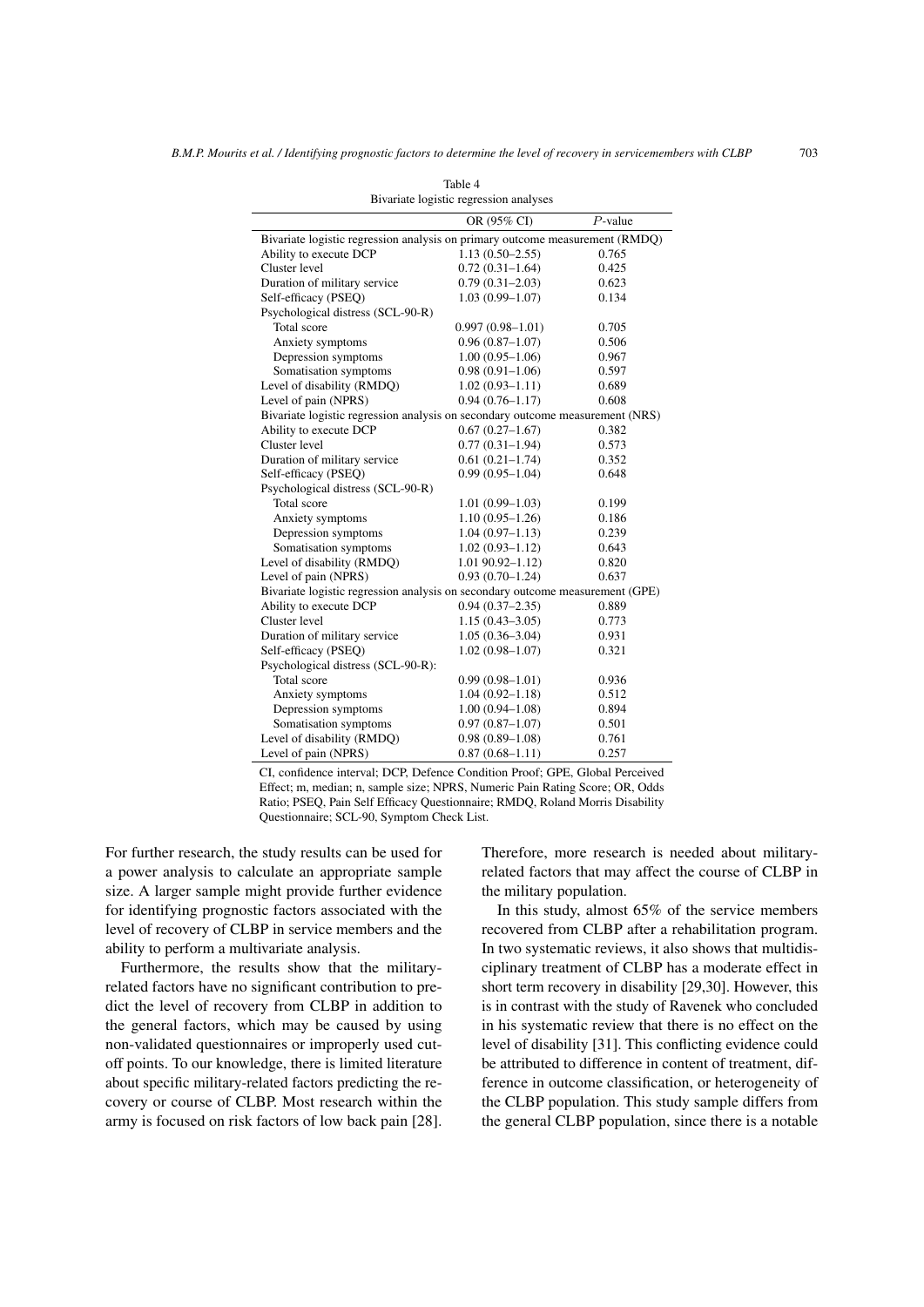difference in gender, age and work reduction [\[31\]](#page-8-15). This difference may be the result of the military setting, in which there are a higher number of males and adolescents. Moreover, in this study a relative score of greater than 30% on the RMDQ has been used for the classification of recovery, which varies from other literature using absolute differences or using the Oswestry Disability Index (ODI) [\[15](#page-8-1)[,30\]](#page-8-14). This difference could also affect the proportion of recovery.

This research presented several limitations that may affect the results. First, only short-term measurements are used for the classification of recovery. The lack of long-term follow-up means that we cannot be certain whether the results apply to long-term recovery of CLBP as well. However, it has been noted that after 12 weeks and 1 year follow up, improvement in recovery is slower than in the first 6 weeks [\[32\]](#page-8-16). Moreover, the choice for disability as primary outcome measurement does not mean that recovered service members are also able to return to work, because a military job often requires a higher physical load capacity. Second, although the treatment was offered as stated in protocol, a minority of the participants received less mental coaching due to magnitude of psychosocial problems. This difference could lead to bias (i.e., the level of recovery) however, two randomized controlled trials showed that there is no extensive difference in effect due to different intensity of treatment [\[33](#page-8-17)[,34\]](#page-8-18). Finally, the findings of this study are restricted to the military population with CLBP and cannot be taken as evidence for the entire population of patients with CLBP.

## 5. Conclusion

In this study, no significant independent prognostic factors could be identified to determine the level of disability, level of pain or self-perceived recovery in service members with CLBP who have followed a rehabilitation program. Also, the military-related factors have no additional contribution to predict the level of recovery. A larger sample might provide further evidence for identifying general and military-related factors For future research, we also suggest to use longterm outcomes, as well as involving "return to work" and possibly considering other military-related factors.

## Acknowledgments

The authors express their gratitude to the staff of the physiotherapy, psychology and sport department from the Military Rehabilitation Centre, Doorn, the Netherlands.

### Conflict of interest

None to report.

#### References

- <span id="page-7-0"></span>[1] Helmhout PH, Harts CC, Staal JB, de Bie RA. Rationale and design of a multicenter randomized controlled trial on a 'minimal intervention' in Dutch army personnel with nonspecific low back pain [ISRCTN19334317]. BMC Musculoskelet Disord. 2004; 5(1): 40. doi: 10.1186/1471-2474-5-40.
- <span id="page-7-1"></span>[2] Dagenais S, Caro J, Haldeman S. A systematic review of low back pain cost of illness studies in the United States and internationally. Spine J. 2008; 8(1): 8-20. doi: 10.1016/j.spinee. 2007.10.005.
- <span id="page-7-2"></span>[3] Cohen SP, Brown C, Kurihara C, Plunkett A, Nguyen C, Strassels SA. Diagnoses and factors associated with medical evacuation and return to duty for service members participating in Operation Iraqi Freedom or Operation Enduring Freedom: A prospective cohort study. Lancet. 2010; 375(9711): 301-9. doi: 10.1016/S0140-6736(09)61797-9.
- <span id="page-7-3"></span>[4] Lincoln AE, Smith GS, Amoroso PJ, Bell NS. The natural history and risk factors of musculoskeletal conditions resulting in disability among US Army personnel. Work. 2002; 18(2): 99-113. PMCID: PMC2151132
- <span id="page-7-4"></span>[5] Verkerk K, Luijsterburg PA, Miedema HS, Pool-Goudzwaard A, Koes BW. Prognostic factors for recovery in chronic nonspecific low back pain: a systematic review. Phys Ther. 2012; 92(9): 1093-108. doi: 10.2522/ptj.20110388.
- <span id="page-7-5"></span>[6] Kent PM, Keating JL. Can we predict poor recovery from recent-onset nonspecific low back pain? A systematic review. Man Ther. 2008; 13(1): 12-28. doi: 10.1016/j.math.2007. 05.009.
- <span id="page-7-6"></span>[7] Patel S, Friede T, Froud R, Evans DW, Underwood M, Systematic review of randomized controlled trials of clinical prediction rules for physical therapy in low back pain. Spine (Phyla Pa 1976); 2013; 38(9): 762-9. doi: 10.1097/BRS.0b013 e31827b158f.
- <span id="page-7-7"></span>[8] Helmhout PH, Staal JB, Heymans MW, Harts CC, Hendriks EJ, de Bie RA. Prognostic factors for perceived recovery or functional improvement in non-specific low back pain: secondary analyses of three randomized clinical trials. Eur Spine J. 2010; 19(4): 650-9. doi: 10.1007/s00586-009-1254-8.
- <span id="page-7-8"></span>[9] Verkerk K, Luijsterburg PA, Heymans MW, Ronchetti I, Pool-Goudzwaard AL, Miedema HS, et al. Prognosis and course of pain in patients with chronic non-specific low back pain: A 1 year follow-up cohort study. Eur J Pain. 2015; 19(8): 1101-10. doi: 10.1002/ejp.633.
- <span id="page-7-9"></span>[10] Verkerk K, Luijsterburg PA, Heymans MW, Ronchetti I, Pool-Goudzwaard AL, Miedema HS, et al. Prognosis and course of disability in patients with chronic nonspecific low back pain: a 5- and 12-month follow-up cohort study. Phys Ther. 2013; 93(12): 1603-14. doi: 10.2522/ptj.20130076.
- <span id="page-7-10"></span>[11] Nicholas MK. The pain self-efficacy questionnaire: Taking pain into account. Eur J Pain. 2007; 11(2): 153-63. doi: 10.1016 /j.ejpain.2005.12.008.
- <span id="page-7-11"></span>[12] Derogatis LR. SCL-90-R: Administration, Scoring & Procedures Manual-II, for the R (Revised) Version and Other Instruments of the Psychopathology Rating Scale Series. 2nd Edition ed. Towson: Clinical Psychometric Research, Inc, 1992.
- <span id="page-7-12"></span>[13] Roland M, Morris R. A study of the natural history of back pain. Part I: development of a reliable and sensitive measure